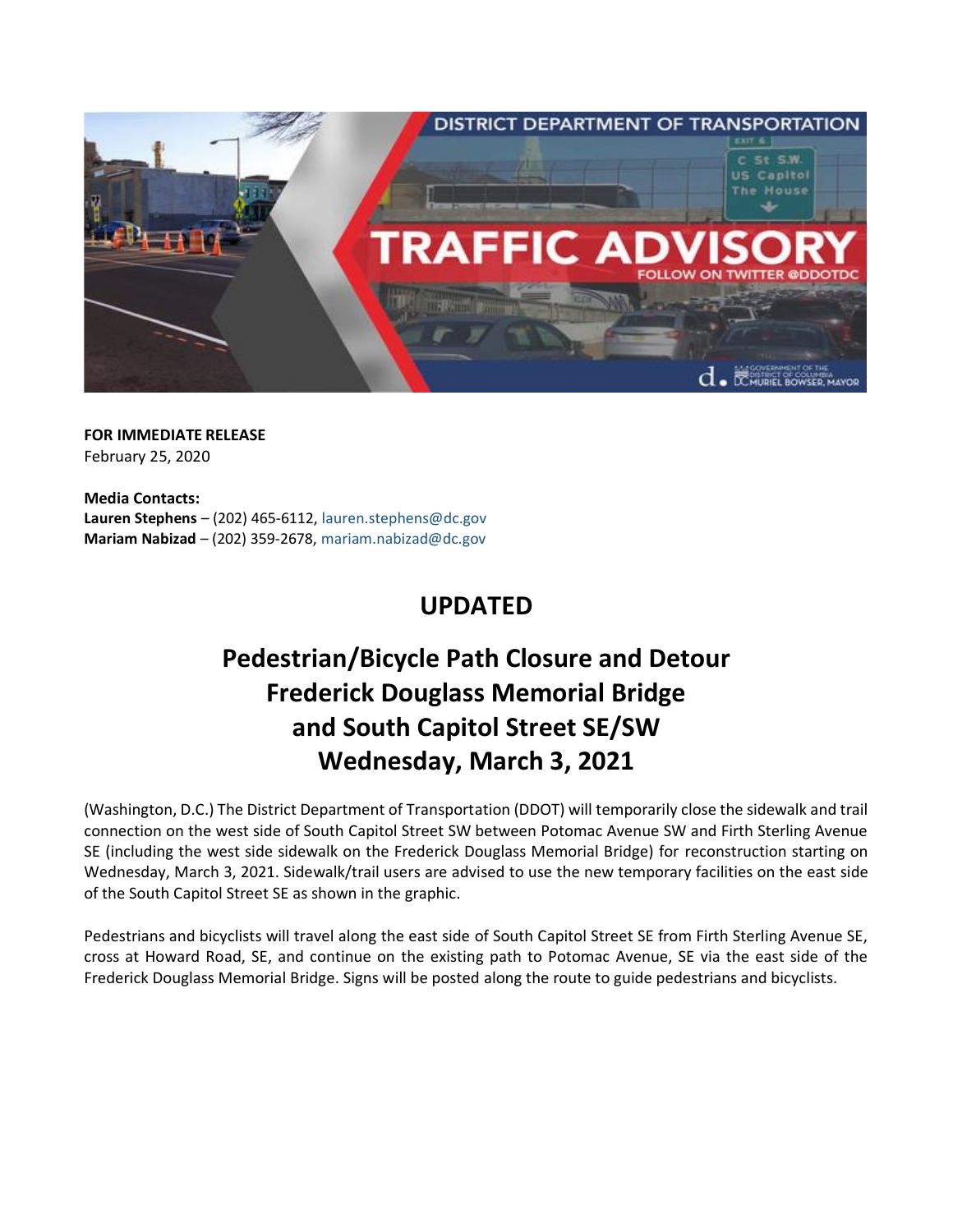

This closure is required for construction activities associated with the following DDOT project:

## **South Capitol Street Corridor Project - Frederick Douglass Memorial Bridge**

The South Capitol Street Corridor Project calls for replacing the Frederick Douglass Memorial Bridge and transforming related sections of the urban freeway into a beautiful scenic boulevard that increases pedestrian and vehicular safety, improves multimodal transportation options, increases community accessibility and supports economic development on both sides of the Anacostia River.